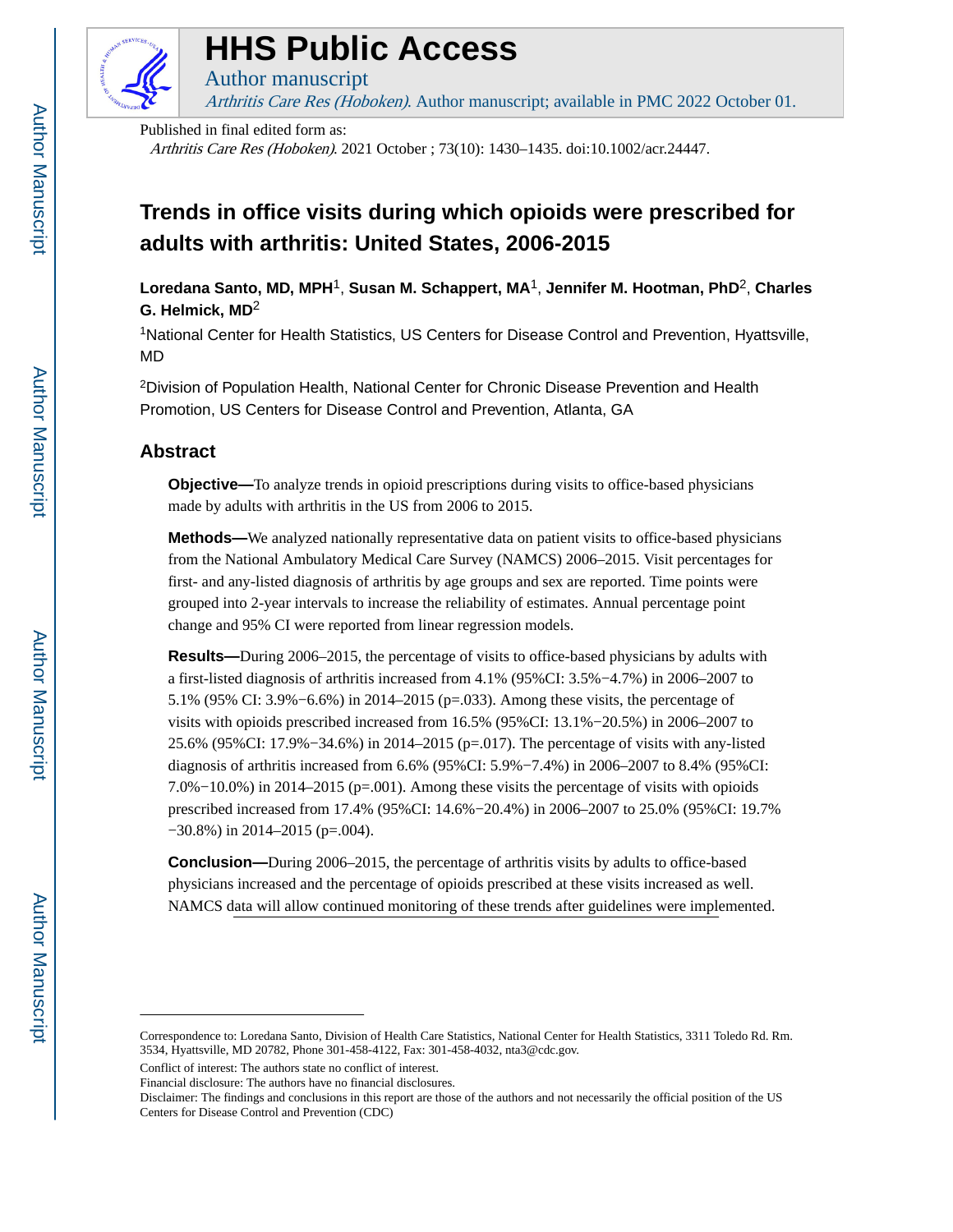# **Introduction**

In the US, arthritis affected an estimated 54.4 million (22.7%) adults in 2013–2015 and is projected to affect 78.4 million by 2040 (1, 2). Arthritis is characterized by chronic pain that can be managed by a combination of non-pharmacological interventions, such as physical activity and self-management education, and pharmacologic therapy (3). Most common pharmacologic therapy includes nonsteroidal anti-inflammatory drugs (NSAIDS) and new disease modifying antirheumatic drugs. However, most patients with dispensed opioid prescriptions have arthritis suggesting that arthritis pain is often treated with opioids (4). This is a controversial issue for this population because of the potential adverse effects, especially among older adults with arthritis. The 2016 CDC Guideline for Prescribing Opioids for Chronic Pain recommends nonpharmacologic therapy and nonopioid therapy for chronic pain, and consideration of opioid therapy for chronic pain-related conditions, including osteoarthritis, only if expected benefits for pain and function are anticipated to outweigh risk due to the possible harms of opioids (5). Moreover, opioids to treat moderate to severe chronic back, hip or knee osteoarthritis pain have not been superior to nonopioid medications (6). There are gaps in literature regarding the use of prescription opioids for adults with arthritis in the ambulatory care setting, where most arthritis is diagnosed and managed. To begin addressing these gaps, we characterized opioid prescriptions among adults with arthritis by analyzing trends for visits to office-based physicians at which opioids were prescribed between 2006 and 2015.

### **Methods**

The National Ambulatory Medical Care Survey (NAMCS) is an annual, nationally representative survey of visits to nonfederal, office-based physicians in the United States, conducted by the National Center for Health Statistics. NAMCS currently uses a stratified two-stage probability sampling design, with physicians selected at the first stage and visits selected at the second stage. Survey data are weighted to produce national estimates. Detailed information on NAMCS methodology is available on the CDC website ([https://](https://www.cdc.gov/nchs/ahcd/) [www.cdc.gov/nchs/ahcd/](https://www.cdc.gov/nchs/ahcd/)). This analysis covers the period 2006–2015, preceding the 2016 CDC Guideline for Prescribing Opioids for Chronic Pain (5). We began with the 2006 NAMCS, the first year NAMCS adopted a new drug coding system and started coding drugs in terms of their generic components and therapeutic classifications using Lexicon Plus®, a proprietary database of Cerner Multum. We ended with the 2015 NAMCS, the last year using the ICD-9-CM codes needed to capture arthritis, to maintain a consistent definition of arthritis; comparable arthritis codes using the new ICD-10-CM codes for 2016 and later were not available. In 2016, NAMCS switched from coding diagnoses using ICD-9-CM to ICD-10-CM.

Response rates (the percentage of in-scope physicians for whom at least one-half of their expected number of visit records was completed) ranged from 58.9% in 2006 to 35.4% in 2015.

The unit of analysis was ambulatory care visit (number of visits rather than the number of people). Visits by adults aged 18 and over with a first-listed or first three-listed (hereafter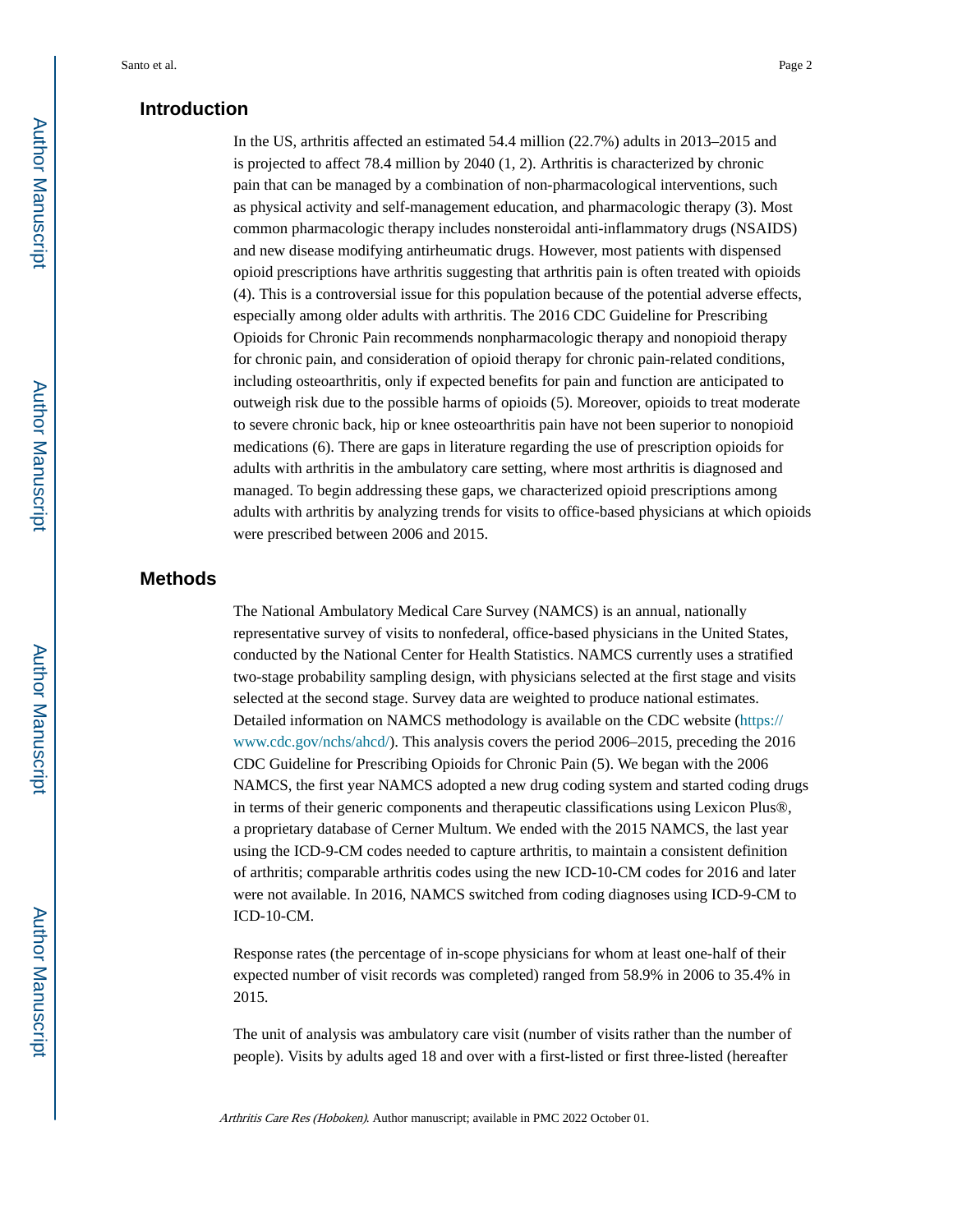called any-listed) diagnoses of arthritis were analyzed. Arthritis was defined using the International Classification of Diseases, Ninth Revision, Clinical Modification (ICD-9-CM) codes 274, 710, 712–716, 719, 729.1 (7) based on a subset of arthritis codes originally defined by the National Arthritis Data Workgroup (8). Arthritis visits with prescribed opioids were defined as arthritis visits where at least one opioid was prescribed (i.e., provided, or a new or continued prescription). Opioids were defined using Cerner Multum's Lexicon third level therapeutic category codes for narcotic analgesics (code 60) and narcotic analgesic combinations (code 191). Records with prescriptions of buprenorphine only were excluded. By 2014, NAMCS was collecting data on as many as 30 medications prescribed (i.e., provided or a new or continued prescription) at office visits. However, in 2005–2009, only eight medications were collected, which increased to 10 and later 12 medications. For comparability, only data for the first eight drugs were used across all years. The two analysis groups included in this study were: 1) visits to office-based physicians made by adults with a first-listed diagnosis of arthritis and 2) visits to office-based physicians made by adults with any-listed diagnosis of arthritis. First-listed diagnoses generally represent the primary diagnosis for the visit. In 2006–2013 up to three diagnoses could be reported at each visit. In 2014 and 2015, as many as five diagnoses could be reported, but only the first three diagnoses were reviewed in this analysis to be comparable across all study years.

Arthritis visits with prescribed opioids were defined as visits with a diagnosis of arthritis where at least one opioid was found among the first eight drugs reported at the sampled visit. An opioid can be prescribed at the sampled visit, provided at the sampled visits or continued if it was prescribed prior to the sampled visit. The survey instrument does not determine which drugs were prescribed for which diagnosis, so it is possible that among visits made by adults with arthritis as well as another diagnosis, opioids were prescribed for pain related to other conditions.

NAMCS collects data on medications that are prescribed during a patient visit, but it does not measure whether the patient actually took the medication; consequently, medication adherence is not examined in this report.

Visit percentages for first- or any-listed diagnosis, with 95% confidence intervals (CI), are reported. Time points were grouped into 2-year intervals to increase the reliability of estimates. Orthogonal polynomial contrasts were used to assess linear and quadratic trends (9). Annual percentage point change and 95% CI were reported from linear regression models. Statistical analyses accounted for the complex survey design and were conducted using SAS (SAS Institute), version 9.4; and SUDAAN (RTI International), version 11.0.

# **Results**

Osteoarthritis and allied disorders (ICD-9-CM 715) was the most frequent form of arthritis in our sampled first-listed arthritis visits and any-listed arthritis visits (31% and 29%, respectively).

First-listed arthritis visits: Overall, the percentage of visits to office-based physician by adults with a first-listed diagnosis of arthritis increased from 4.1% (95% CI: 3.5%−4.7%) in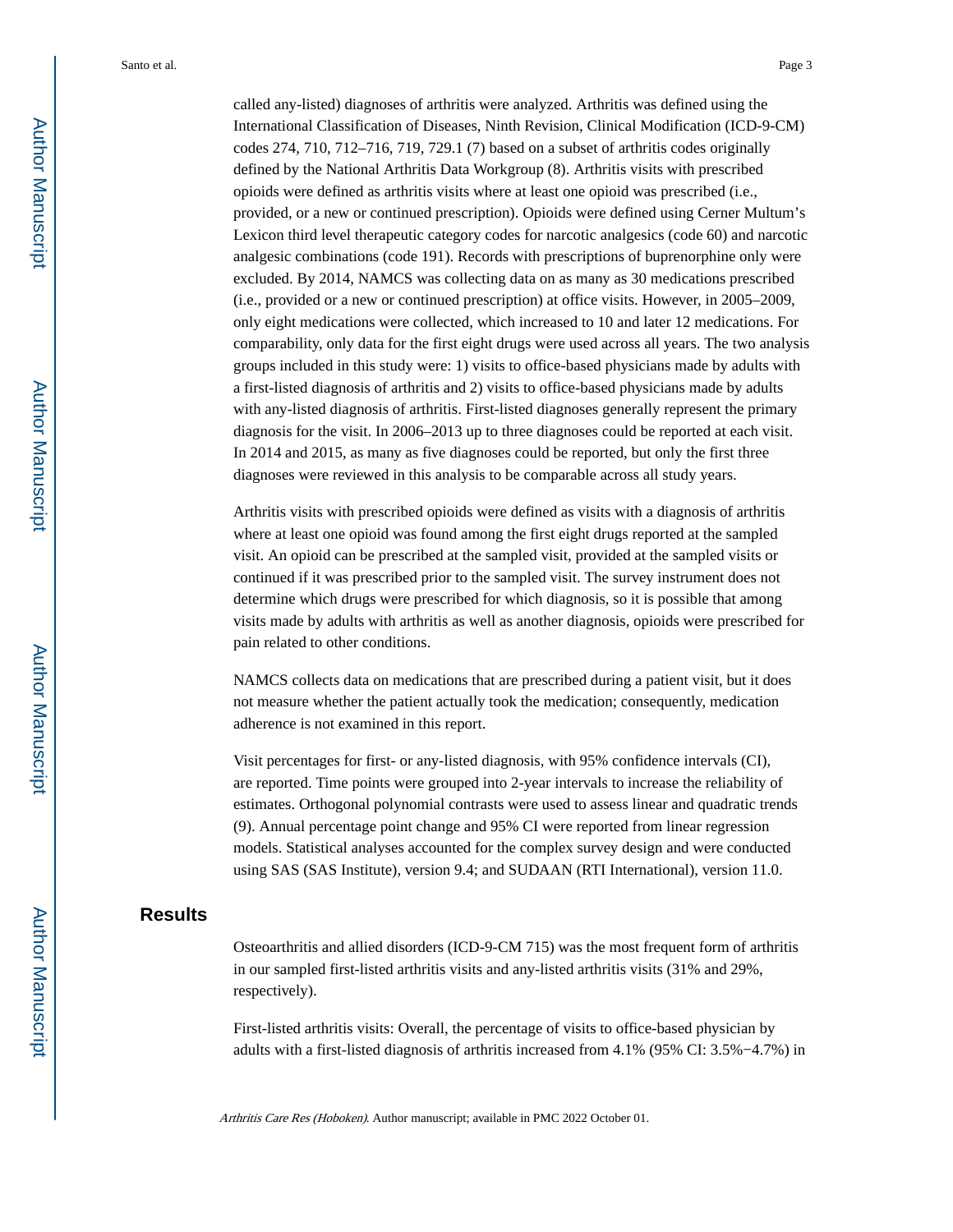2006–2007 to 5.1% (95% CI: 3.9%−6.6%) in 2014–2015 (p=.033), with similar trends in the 45–64 age group. The increase in the age group 65 and over was not statistically significant  $(p=17)$ . During the study period, the percentage of visits significantly increased for men  $(p=.019)$  but not women  $(p=.07)$ .

Any-listed arthritis visits: Overall, the percentage of visits with any-listed diagnosis of arthritis increased from 6.6% (95%CI: 5.9%−7.4%) in 2006–2007 to 8.4% (95%CI: 7.0% −10.0%) in 2014–2015 (p=.001). Similar trends were observed among all three age groups and for women and men. (Table).

First-listed arthritis visits with opioids prescribed: Overall, among these visits, the percentage of visits with opioids prescribed increased from 16.5% (95% CI: 13.1%−20.5%) in 2006–2007 to 25.6% (95% CI: 17.9%−34.6%) in 2014–2015 (p=.017). Among adults 45–64, it increased from 18.2% (95% CI: 13.5%−23.7%) in 2006–2007 to 28.2% (95% CI: 18.4%−39.8%) in 2014–2015 (p=.028). The increases in the 18–44 and 65 and over age groups were not statistically significant  $(p=.13$  and  $p=.052$  respectively) (Figure 1). The percentage of visits with opioids prescribed increased from 18.0% (95% CI: 14.0%−22.6%) in 2006–2007 to 24.1% (95% CI: 18.3%−30.7%) in 2014–2015 (p=.029) among women. Similar trends were found among men (p= .034) (Intervening biennial data details not shown)

Any-listed arthritis visits with opioids prescribed: Overall, among visits with any-listed diagnosis of arthritis, the percentage of visits with opioids prescribed increased from 17.4% (95% CI: 14.6%−20.4%) in 2006–2007 to 25.0% (95% CI: 19.7%−30.8%) in 2014–2015 (p=.004). Among adults 45–64, it increased from 19.2% (95% CI: 15.6%−23.3%) in 2006– 2007 to 27.9% (95% CI: 21.4%−35.3%) in 2014–2015 (p=.009). Among adults aged 65 and over, it increased from 13.7% (95% CI: 10.8%−17.0%) in 2006–2007 to 22.8% (95% CI: 17.1%−29.3%) in 2014–2015 (p=.005). No statistically significant trends among adults aged 18–44 were noted (Figure 2). The percentage of visits with opioids prescribed increased from 19.5% (95% CI: 16.3%−22.9%) in 2006–2007 to 24.5% (95% CI: 20.7%−28.7%) in 2014–2015 ( $p=.008$ ) among women. Similar trends were found among men ( $p=.016$ ) (Intervening biennial data details not shown).

# **Discussion**

During 2006–2015, the percentage of visits to office-based physicians by adults with arthritis, whether first-listed or any-listed, significantly increased overall, for most age groups, and for men and often women. This growth in ambulatory care is consistent with the growing estimates and projections of arthritis prevalence and suggests two related problems. First is the growth in the costs of arthritis, which were \$304 billion in 2013 (7). Second is the growth of arthritis as a common comorbid condition that can reduce physical activity and thereby interfere with management of diabetes, heart disease, obesity, and other chronic conditions (10). During this same study period, the overall percentage of arthritis visits with opioids prescribed for this increasing ambulatory population, whether first-listed or anylisted, significantly increased as well. In part this may reflect greater opioid prescriptions during this time period and it also suggests, along with a report that those with arthritis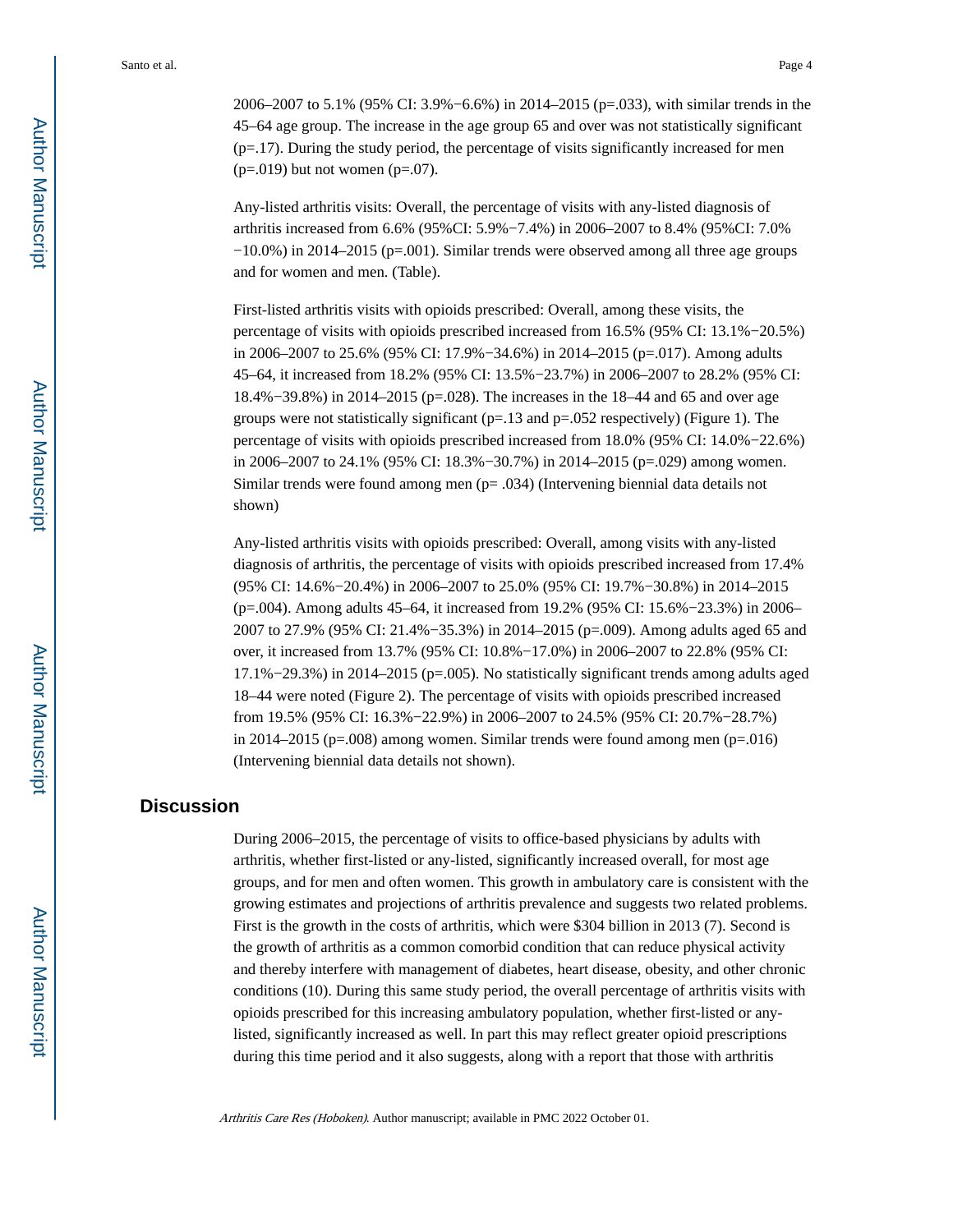comprise the majority of those prescribed opioids (4), a growing ambulatory care problem of arthritis pain management, although there is limited evidence that opioids help with chronic arthritis pain (6).

Limitations of this study include the inability to ascertain medication adherence, the inability to directly link prescribed opioids to an arthritis diagnosis (although, the three most common other diagnostic categories were endocrine, nutritional, metabolic diseases, and immunity disorders (17%), diseases of the circulatory system (8%) and diseases of the nervous system (5%), for which opioids are not typically prescribed), and the need to combine 2-year periods to enable reliable estimation. Even with two years of data combined, statistical power was limited to detect significant trends for some groups, and stratified analysis by specific diagnoses within the arthritis definition could not be conducted. Strengths include using a large, standard, nationally representative survey with multiple years of data and the ability to address diagnoses, medications, and demographic variables concurrently. NAMCS data from 2016 and later may help monitor these trends.

#### **References**

- 1. Barbour KE, Helmick CG, Boring M, Brady TJ. Vital Signs: Prevalence of Doctor-Diagnosed Arthritis and Arthritis-Attributable Activity Limitation - United States, 2013–2015. MMWR Morb Mortal Wkly Rep. 2017;66(9):246–53. [PubMed: 28278145]
- 2. Hootman JM, Helmick CG, Barbour KE, Theis KA, Boring MA. Updated Projected Prevalence of Self-Reported Doctor-Diagnosed Arthritis and Arthritis-Attributable Activity Limitation Among US Adults, 2015–2040. Arthritis Rheumatol. 2016;68(7):1582–7. [PubMed: 27015600]
- 3. Arthritis in America.<https://wwwcdcgov/vitalsigns/arthritis/indexhtml>.
- 4. Murphy LBCM, Theis K, Brady T, Bohm M, Guglielmo D, Hootman J, Barbour K, Boring M, Helmick C. All-Cause Opioid Prescriptions Dispensed: The Outsized Role of Adults With Arthritis. Am J Prev Medicine2020;in press.
- 5. Dowell D, Haegerich TM, Chou R. CDC Guideline for Prescribing Opioids for Chronic Pain United States, 2016. MMWR Recomm Rep. 2016;65(1):1–49.
- 6. Krebs EE, Gravely A, Nugent S, Jensen AC, DeRonne B, Goldsmith ES, et al.Effect of Opioid vs Nonopioid Medications on Pain-Related Function in Patients With Chronic Back Pain or Hip or Knee Osteoarthritis Pain: The SPACE Randomized Clinical Trial. JAMA. 2018;319(9):872–82. [PubMed: 29509867]
- 7. Murphy LB, Cisternas MG, Pasta DJ, Helmick CG, Yelin EH. Medical Expenditures and Earnings Losses Among US Adults With Arthritis in 2013. Arthritis Care Res (Hoboken). 2018;70(6):869– 76. [PubMed: 28950426]
- 8. Murphy LB, Cisternas MG, Greenlund KJ, Giles W, Hannan C, Helmick CG. Defining Arthritis for Public Health Surveillance: Methods and Estimates in Four US Population Health Surveys. Arthritis Care Res (Hoboken). 2017;69(3):356–67. [PubMed: 27214851]
- 9. Ingram DD, Malec DJ, Makuc DM, Kruszon-Moran D, Gindi RM, Albert M, et al.National Center for Health Statistics Guidelines for Analysis of Trends. Vital Health Stat2. 2018(179):1–71.
- 10. Barbour KE, Moss S, Croft JB, Helmick CG, Theis KA, Brady TJ, et al.Geographic Variations in Arthritis Prevalence, Health-Related Characteristics, and Management - United States, 2015. MMWR Surveill Summ. 2018;67(4):1–28.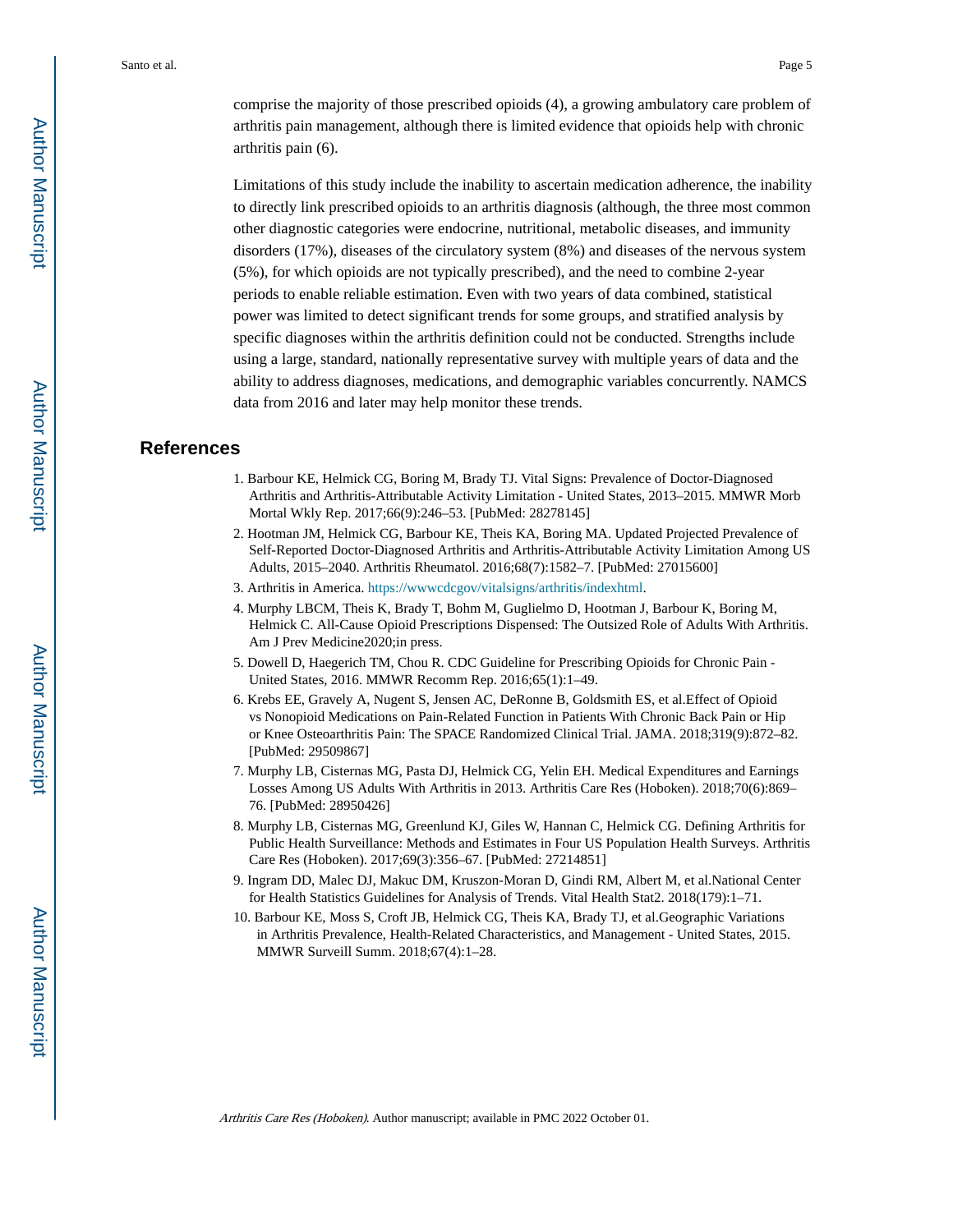### **Significance and Innovations**

- **•** Arthritis and opioid use represent significant public health and clinical problems in the United States. Arthritis patients taking opioid medications are at risk for the potentially adverse effects of these drugs. There are gaps in literature regarding prescription of opioids for adults with arthritis in the ambulatory care setting.
- **•** We used 2006–2015 National Ambulatory Medical Care Survey data to determine trends in the percentage of visits to office-based physicians by adults at which opioids were prescribed
- **•** During 2006–2015, the percentage of arthritis visits by adults to office-based physicians increased significantly. Among these visits, the percentage of visits at which opioids were prescribed increased as well.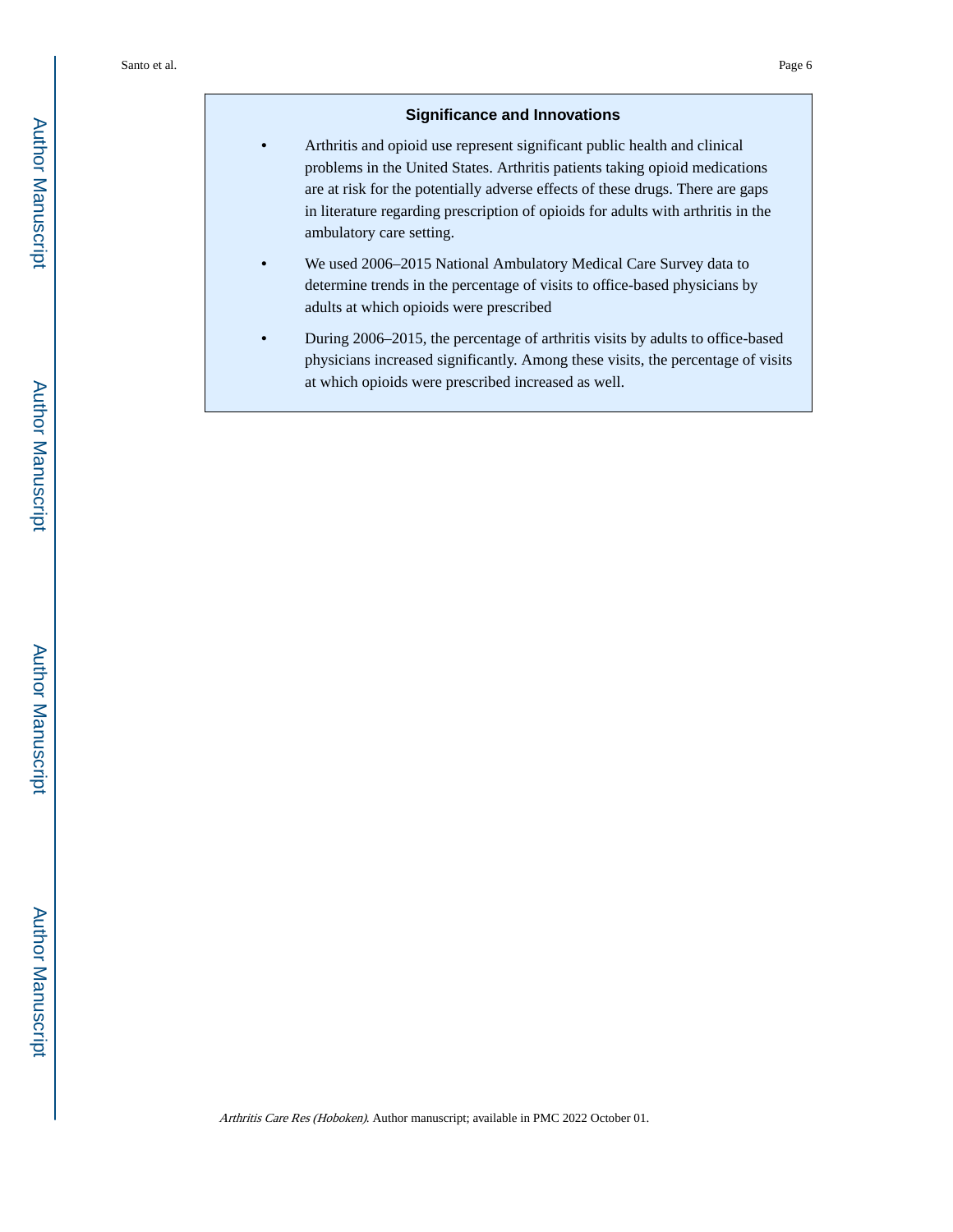

| Year           | 2006-2007               | 2008-2009               | 2010-2011               | 2012-2013               | 2014-2015               | P value<br>for<br>trends |  |
|----------------|-------------------------|-------------------------|-------------------------|-------------------------|-------------------------|--------------------------|--|
| Age            | No. of visits<br>% (CI) | No. of visits<br>% (CI) | No. of visits<br>% (CI) | No. of visits<br>% (CI) | No. of visits<br>% (CI) |                          |  |
| All            | 216<br>16.5 (13.1-20.5) | 242<br>17.0 (14.1-20.2) | 317<br>20.4 (17.4-23.7) | 992<br>22.5 (20.2-24.9) | 536<br>25.6 (17.9-34.6) | 0.017                    |  |
| 18-44          | 47<br>18.4 (12.3-25.9)  | 53<br>20.7 (14.8-27.6)  | 71<br>23.5 (17.2-30.7)  | 177<br>23.8 (19.2-28.9) | 96<br>26.8 (17.2-38.4)  | 0.13                     |  |
| 45-64          | 101<br>18.2 (13.5-23.7) | 111<br>17.7 (14.0-21.9) | 146<br>22.4 (18.3-27.0) | 490<br>25.0 (21.8-28.4) | 257<br>28.2 (18.4-39.8) | 0.028                    |  |
| 65 and<br>over | 68<br>13.8 (10.1-18.4)  | 78<br>14.9 (11.1-19.4)  | 100<br>16.7 (12.7-21.3) | 325<br>18.9 (16.2-21.8) | 183<br>22.5 (14.2-32.7) | 0.052                    |  |

# **Figure 1.**

Trends in percentage of visits to office-based physicians made by adults with first-listed diagnosis of arthritis in which at least one opioid was prescribed, by age group: United States, 2006 to 2015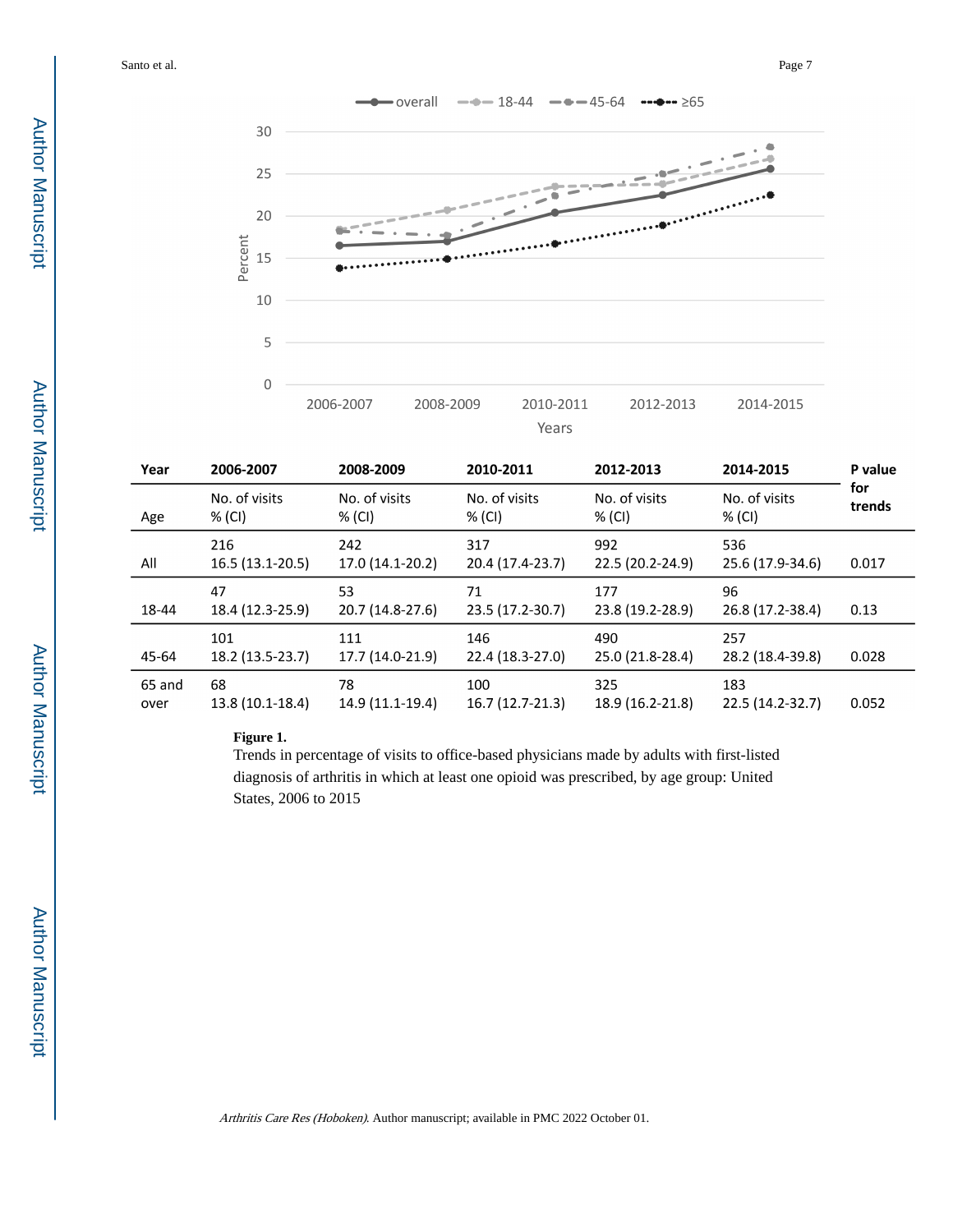

| Year           | 2006-2007                                          | 2008-2009               | 2010-2011               | 2012-2013                | 2014-2015               | P value for |  |
|----------------|----------------------------------------------------|-------------------------|-------------------------|--------------------------|-------------------------|-------------|--|
| Age            | No. of visits<br>No. of visits<br>% (CI)<br>% (CI) |                         | No. of visits<br>% (CI) | No. of visits<br>% (CI)  | No. of visits<br>% (CI) | trends      |  |
| All            | 388<br>17.4 (14.6-20.4)                            | 444<br>19.5 (17.0-22.2) | 547<br>22.3 (19.9-24.9) | 1784<br>24.1 (21.9-26.5) | 984<br>25.0(19.7-30.8)  | 0.004       |  |
| 18-44          | 91<br>21.3 (15.7-27.9)                             | 95<br>22.1 (17.5-27.3)  | 114<br>23.6 (18.5-29.3) | 351<br>27.0 (23.1-31.2)  | 162<br>23.0 (16.2-31.1) | 0.398       |  |
| 45-64          | 180<br>19.2 (15.6-23.3)                            | 214<br>21.9 (18.3-25.9) | 265<br>25.4 (21.6-29.5) | 873<br>27.3 (24.1-30.6)  | 469<br>27.9 (21.4-35.3) | 0.009       |  |
| 65 and<br>over | 117<br>13.7 (10.8-17.0)                            | 135<br>16.1(12.9-19.8)  | 168<br>18.4 (15.5-21.6) | 560<br>19.1 (17.0-21.5)  | 353<br>22.8 (17.1-29.3) | 0.005       |  |

#### **Figure 2.**

Trends in percentage of visits to office-based physicians made by adults with any-listed diagnosis of arthritis in which at least one opioid was prescribed, by age group: United States, 2006 to 2015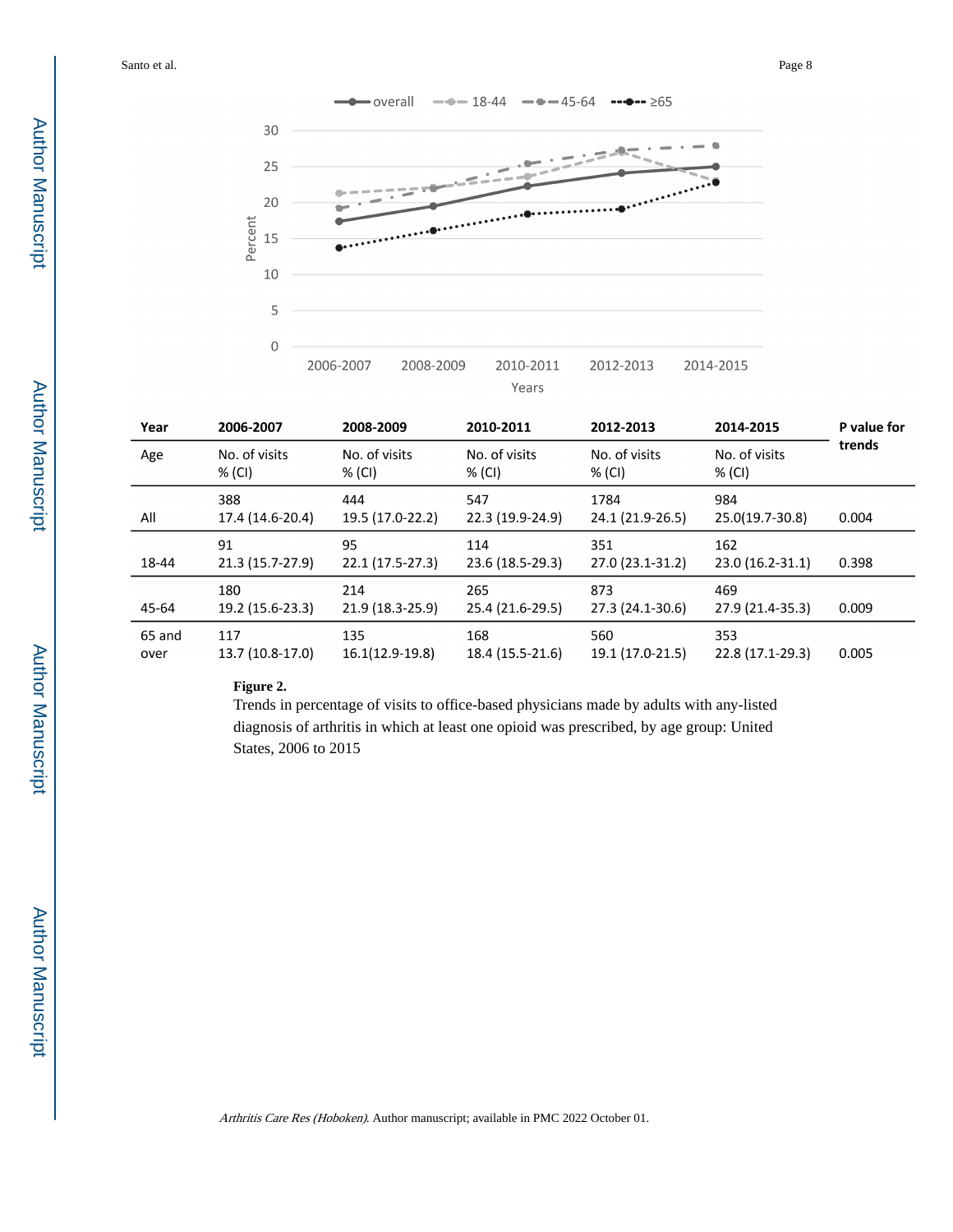## **Table.**

Trends in percentage<sup>\*</sup> of visits to office-based physicians by adults with a first- or any-listed diagnosis of arthritis, by age group and sex, among all visits to office-based physicians: United States, 2006 to 2015

|                                                                              | <b>First listed diagnosis</b> |                             |                     |                             |                     |                             |                     |                             |                     |                                |                     |                             |
|------------------------------------------------------------------------------|-------------------------------|-----------------------------|---------------------|-----------------------------|---------------------|-----------------------------|---------------------|-----------------------------|---------------------|--------------------------------|---------------------|-----------------------------|
|                                                                              |                               |                             | Age group           |                             |                     |                             |                     | Sex                         |                     |                                |                     |                             |
|                                                                              | Overall                       |                             | 18-44               |                             | $45 - 64$           |                             | 65                  |                             | Women               |                                | Men                 |                             |
| Year                                                                         | No. of<br>$visits\$           | % $(CI)$<br>$\sqrt{2}$      | No. of<br>$visits\$ | % $(CI)$<br>$\sqrt{2}$      | No. of<br>$visits\$ | % (CI)<br>$\sqrt{2}$        | No. of<br>$visits\$ | % (CI)<br>$\sqrt{2}$        | No. of<br>$visits\$ | % (CI)<br>$\sqrt{2}$           | No. of<br>$visits\$ | $\%$<br>(CI)/2              |
| $2006 -$<br>2007                                                             | 1395                          | 4.1<br>$(3.5 -$<br>4.7)     | 261                 | 2.4<br>$(2.0 -$<br>(2.8)    | 583                 | 4.9<br>$(4.0 -$<br>5.9)     | 551                 | 4.9<br>$(4.1 -$<br>5.7)     | 865                 | 4.2<br>$(3.5 -$<br>5.0)        | 530                 | 3.9<br>$(3.4 -$<br>4.4)     |
| $2008 -$<br>2009                                                             | 1356                          | $3.5(3.1 -$<br>3.9)         | 242                 | 1.9<br>$(1.6 -$<br>2.3)     | 569                 | 4.0<br>$(3.5 -$<br>4.5)     | 545                 | 4.5<br>$(3.8 -$<br>5.2)     | 854                 | 3.6<br>$(3.1 -$<br>4.1)        | 502                 | 3.4<br>$(3.0 -$<br>3.9)     |
| $2010-$<br>2011                                                              | 1556                          | 4.8<br>$(4.1 -$<br>5.7)     | 318                 | 3.3<br>$(2.6 -$<br>4.2)     | 649                 | 5.4<br>$(4.6 -$<br>6.3)     | 589                 | 5.7<br>$(4.7 -$<br>6.8)     | 968                 | 5.1<br>$(4.2 -$<br>6.2)        | 588                 | 4.5<br>$(3.8 -$<br>5.2)     |
| $2012 -$<br>2013                                                             | 4564                          | 4.5<br>$(4.1 -$<br>5.0)     | 792                 | 2.6<br>$(2.3 -$<br>3.0)     | 2062                | 5.6<br>$(5.1 -$<br>6.2)     | 1710                | 5.1<br>$(4.6 -$<br>5.7)     | 2866                | 4.8<br>$(4.3 -$<br>5.3)        | 1698                | 4.2<br>$(3.8 -$<br>4.7)     |
| $2014-$<br>2015                                                              | 2621                          | 5.1<br>$(3.9 -$<br>6.6)     | 436                 | 2.8<br>$(2.2 -$<br>3.5)     | 1107                | 5.9<br>$(4.5 -$<br>7.6)     | 1078                | 6.1<br>$(4.3 -$<br>8.4)     | 1622                | 5.0<br>$(3.8 -$<br>6.6)        | 999                 | 5.2<br>$(4.0 -$<br>6.7)     |
| Year of<br>trend<br>change                                                   |                               | none                        |                     | none                        |                     | none                        |                     | none                        |                     | none                           |                     | none                        |
| Annual<br>percentage<br>point<br>change<br>$(95\% \text{ CI})$<br>$\sqrt{3}$ |                               | 0.31<br>$(0.02 -$<br>0.61)  |                     | 0.08<br>$(0.002 -$<br>0.31) |                     | 0.38<br>$(-0.01 -$<br>0.74) |                     | 0.32<br>$(-0.14 -$<br>0.77) |                     | 0.29<br>$(-0.03 -$<br>0.61)    |                     | 0.36<br>$(0.06 -$<br>0.65)  |
| P value<br>for trends                                                        |                               | 0.033                       |                     | 0.047                       |                     | 0.044                       |                     | 0.17                        |                     | 0.07                           |                     | 0.019                       |
|                                                                              |                               |                             |                     |                             |                     | Any listed diagnosis        |                     |                             |                     |                                |                     |                             |
| $2006 -$<br>2007                                                             | 2322                          | 6.6<br>$(5.9 -$<br>7.4)     | 427                 | 3.8<br>$(3.2 -$<br>4.4)     | 940                 | 7.7<br>$(6.7 -$<br>8.9)     | 955                 | $8.2\,$<br>$(7.3 -$<br>9.2) | 1471                | 6.9<br>$(6.1 -$<br>7.9)        | 851                 | 6.1<br>$(5.4 -$<br>6.9)     |
| $2008 -$<br>2009                                                             | 2206                          | 5.9<br>$(5.4 -$<br>6.4)     | 403                 | 3.1<br>$(2.7 -$<br>3.6)     | 925                 | 6.7<br>$(6.0 -$<br>7.5)     | 878                 | 7.5<br>$(6.7 -$<br>8.4)     | 1391                | 6.0<br>$(5.4 -$<br>6.6)        | 815                 | 5.8<br>$(5.2 -$<br>6.4)     |
| $2010 -$<br>2011                                                             | 2464                          | 7.3<br>$(6.5 -$<br>8.2)     | 475                 | 4.6<br>$(3.8 -$<br>5.5)     | 1054                | 8.4<br>$(7.4 -$<br>9.4)     | 935                 | 8.7<br>$(7.5 -$<br>9.9)     | 1536                | 7.6<br>$(6.6 -$<br>8.7)        | 928                 | 6.8<br>$(6.1 -$<br>7.6)     |
| 2012-<br>2013                                                                | 7612                          | $7.7\,$<br>$(7.2 -$<br>8.3) | 1379                | 4.7<br>$(4.2 -$<br>5.2)     | 3363                | 9.3<br>$(8.6 -$<br>10.0     | 2870                | 8.7<br>$(8.0 -$<br>9.4)     | 4799                | $\ \, 8.0$<br>$(7.4 -$<br>8.7) | 2833                | $7.2\,$<br>$(6.6 -$<br>7.8) |
| $2014-$<br>2015                                                              | 4361                          | 8.4<br>$(7.0 -$<br>10.0)    | 715                 | 4.5<br>$(3.7 -$<br>5.3)     | 1827                | 9.6<br>$(7.8 -$<br>11.6)    | 1819                | 10.3<br>$(8.1 -$<br>12.9)   | 2707                | 8.5<br>$(7.0 -$<br>10.2)       | 1654                | 8.3<br>$(6.9 -$<br>10.0     |
| Year of<br>trend<br>change                                                   |                               | none                        |                     | none                        |                     | none                        |                     | none                        |                     | none                           |                     | none                        |